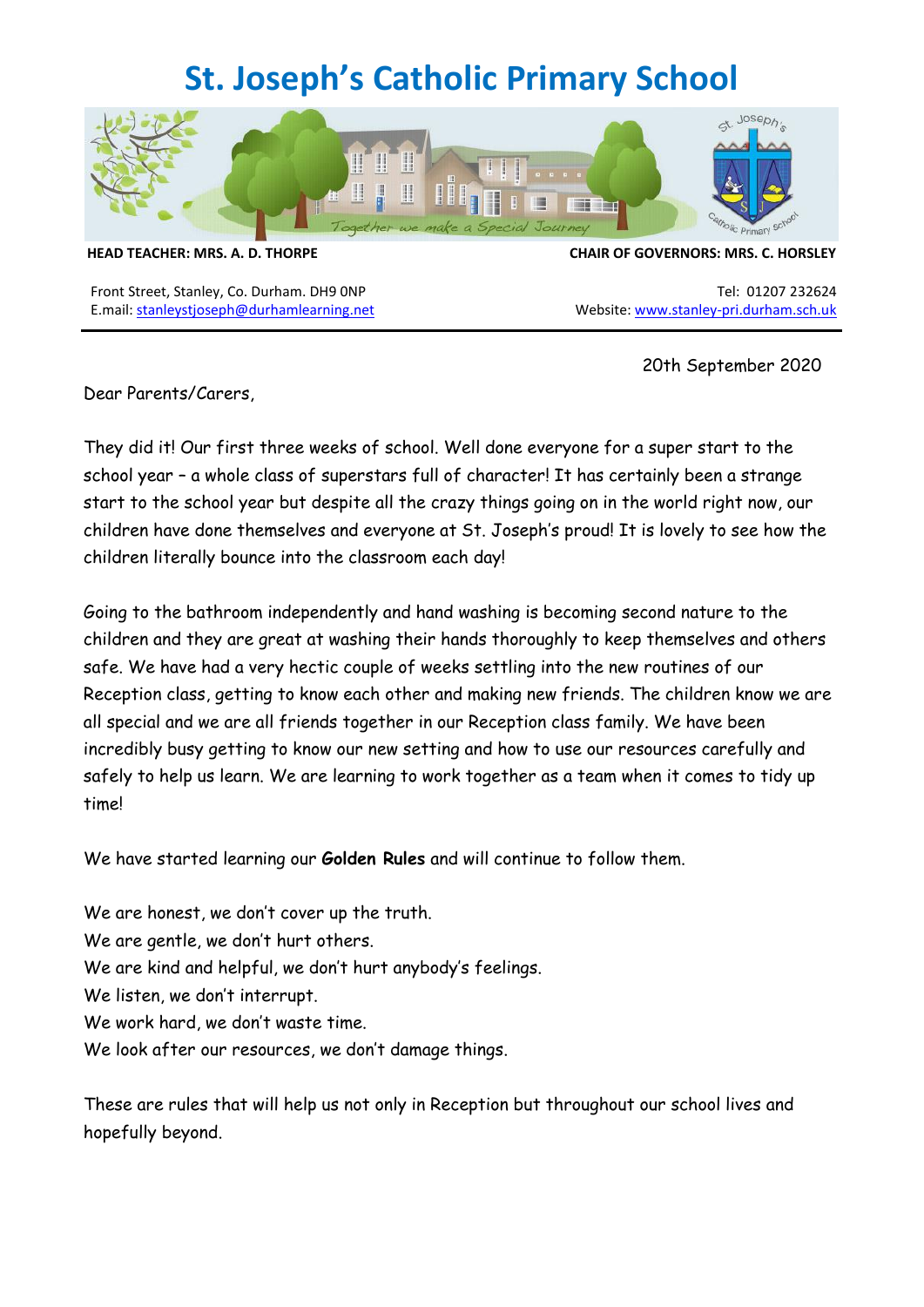## **Traffic Lights System**

The children are all very keen to get onto the silver star, gold star or to the "top of the door" something you may have heard them talk about which is our behaviour traffic lights system. Every child starts each day on green and it's always good to be green! We try hard to make good choices as we want to avoid getting on the amber or red light. A red light results in a very disappointed Mrs Quiney, a phone call home and time to reflect on our choices. We all try and use kind words, have kind hands and hearts and are always truthful. We have also introduced a class marble jar as an incentive to work collaboratively. Once the marble jar is full, we will be rewarded as a class with a treat. We have already started the marble collection journey.

## **Carpet Time**

We have worked really hard on good carpet sitting and listening – "Carpet Time is Quiet Time" – we are learning to cross our legs on the carpet, have hands on knees (we always give them a squeeze and a smile please!), eyes on the speaker, lips closed, ears listening- we don't interrupt and brain boxes on first time! We are also learning to raise a quiet hand and waiting for a turn if we have something to contribute. You may have heard our little mantra, "My turn, your turn, never together!"

## **Snippy Snappy Fingers**

We have been strengthening our finger muscles by "popping" pictures, using chopsticks to pick up pasta, cheerios, feathers and all sorts of items found in our trays! We will soon be introducing Dough Disco into class every day. Warming up those important muscles in our hands, arms and shoulders in preparation for ultimately supporting children's handwriting skills.

## **Autumn Magic**

We have been talking about the seasonal changes and what we have noticed out and about. The children have been working very hard using their gross motor skills and strong muscles to move the leaves from the yard, such a great way of showing communication and teamwork skills. We have been looking for the magic of autumn on our nature walks and will continue these around school. We will be spending time counting conkers, apples, berries and leaves that have been collected and we will be comparing shapes, sizes and textures. We will also use our autumn finds to create some imaginative collages.

You may decide to go on some autumn walks and discuss with your children why the leaves have fallen, discover things together and encourage them to share their finds with us verbally.

## **Class Prayers**

We have started learning our class prayers and I am so impressed by their eagerness to join in.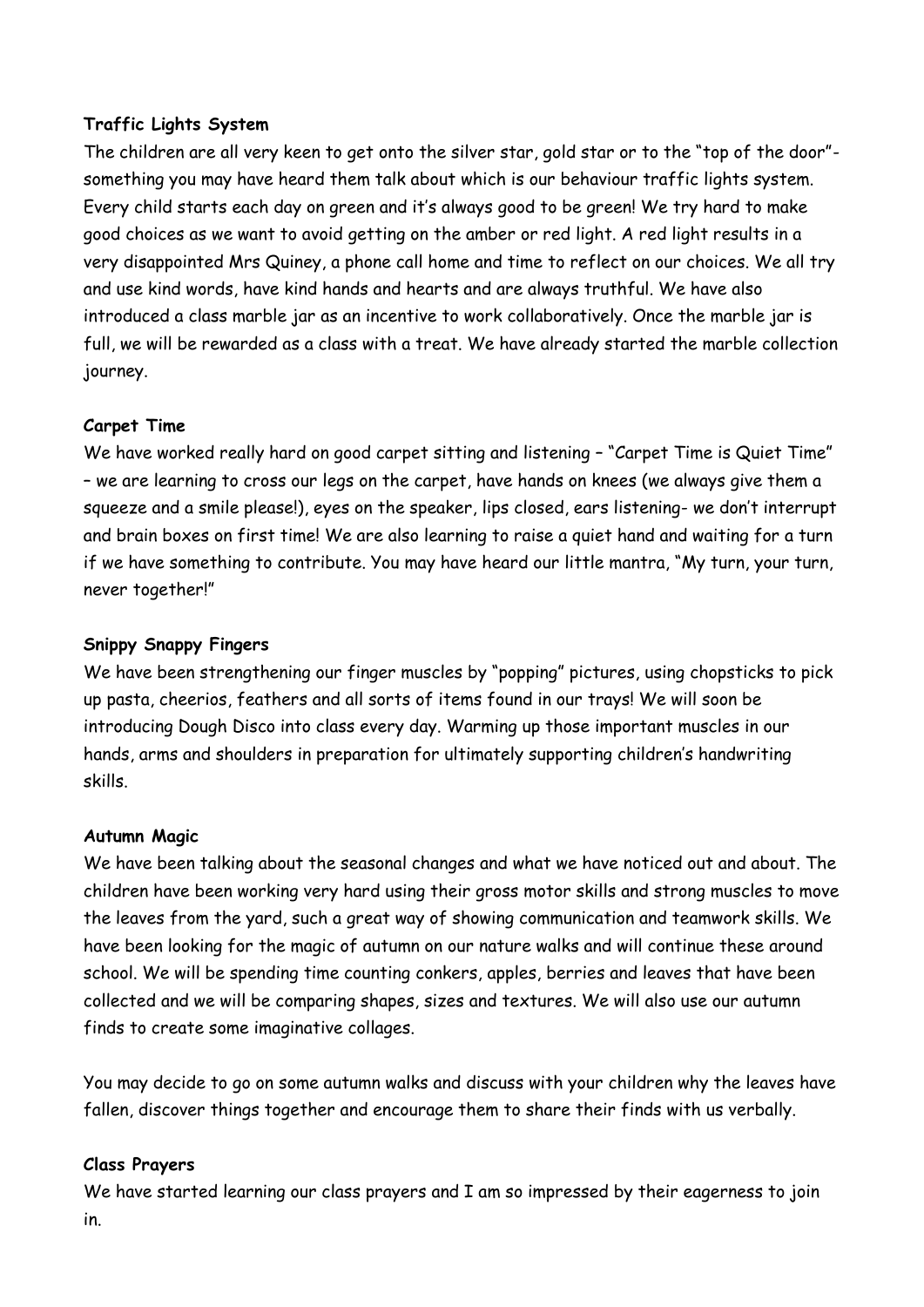### **Morning snack Cool Milk**

In Reception, children receive a piece of fruit every morning- this is a national fruit scheme which is free to all our children in early years. Lots of children are requesting milk at snack time. Unfortunately we are unable to provide it unless you have registered at [www.coolmilk.co.uk](http://www.coolmilk.co.uk/) It is very straightforward to register and it is currently provided free of charge to all children under 5. All children have been given it this week but if you wish for this continue and haven't yet done so, please can you register?

### **School Packed Lunches**

We have been really pleased with how willing the children are to try new food in class. We have learnt that it is always good to try either something new or something we think we don't like, at least five times before giving up and usually the children realise their brains may have just been tricking them! It is amazing how they will give food a go when all their friends are doing the same!

### **Water Bottles**

Your children are encouraged to access their water bottles throughout the day to stay hydrated. Please can you support us by only sending in water and not fruit juice/ flavoured water in line with school policy. Thank you.

#### **Staffing**

You may have mentioned a new name in conversation recently. We are very lucky to have Miss Searle supporting in class, joining our Reception class team which is made up of myself, Mrs Scott and Miss Gill.

#### **Teaching and Learning**

Some parents are very keen to find out when we will start "proper teaching and learning". We have been doing this from the moment your child walks through the school gates! Getting to know each other, ensuring they feel safe and happy in their new environment, being independent, are all skills of vital importance. The Reception class curriculum uniquely highlights the importance of all those skills that children need in order to access the learning that takes place later on. The "prime" areas of learning underpin all other teaching in the reception class setting.

#### **Wows**

Let us know what you have been up to at home and share achievements. You know your child best and their interests matter! We normally send a batch of "Wow" slips for you to fill in throughout the term but for now you can send these in by email to the school office address FAO Mrs Quiney- Wow Moments will be forwarded to me and we can share these achievements with the rest of the class. It is a great way to build confidence and promote speaking and listening in the classroom.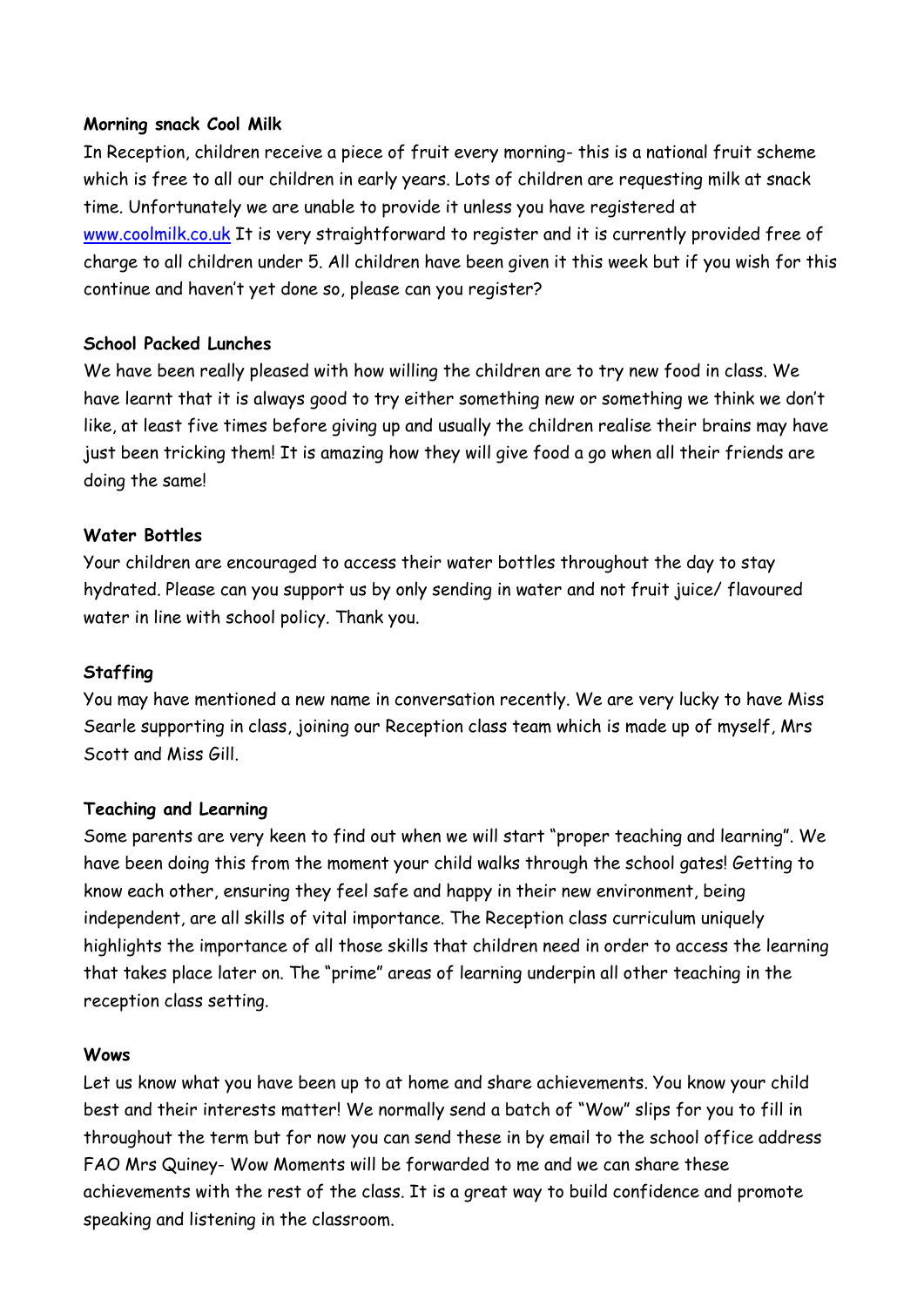## **Clothing Plea**

Please can you help us by labelling as many of your child's clothing as they are virtually impossible to reunite with their owner without a name! It will help make our lives easier when it comes to reuniting items with the correct child (especially once we start changing for PE).

#### **Suncream**

Although we are heading into cooler days, we have been having some very warm autumnal days. Please can you apply an "all day" suncream at home before school on those days? Thank you.

## **Wellies**

Please (another plea!) can you send in a pair of labelled wellies into school? We will be spending more time outdoors as the year progresses.

### **School uniform**

The children are coming in looking so smart in their uniforms but please don't be too disturbed if they come out covered in stains. The post below sums it up nicely!